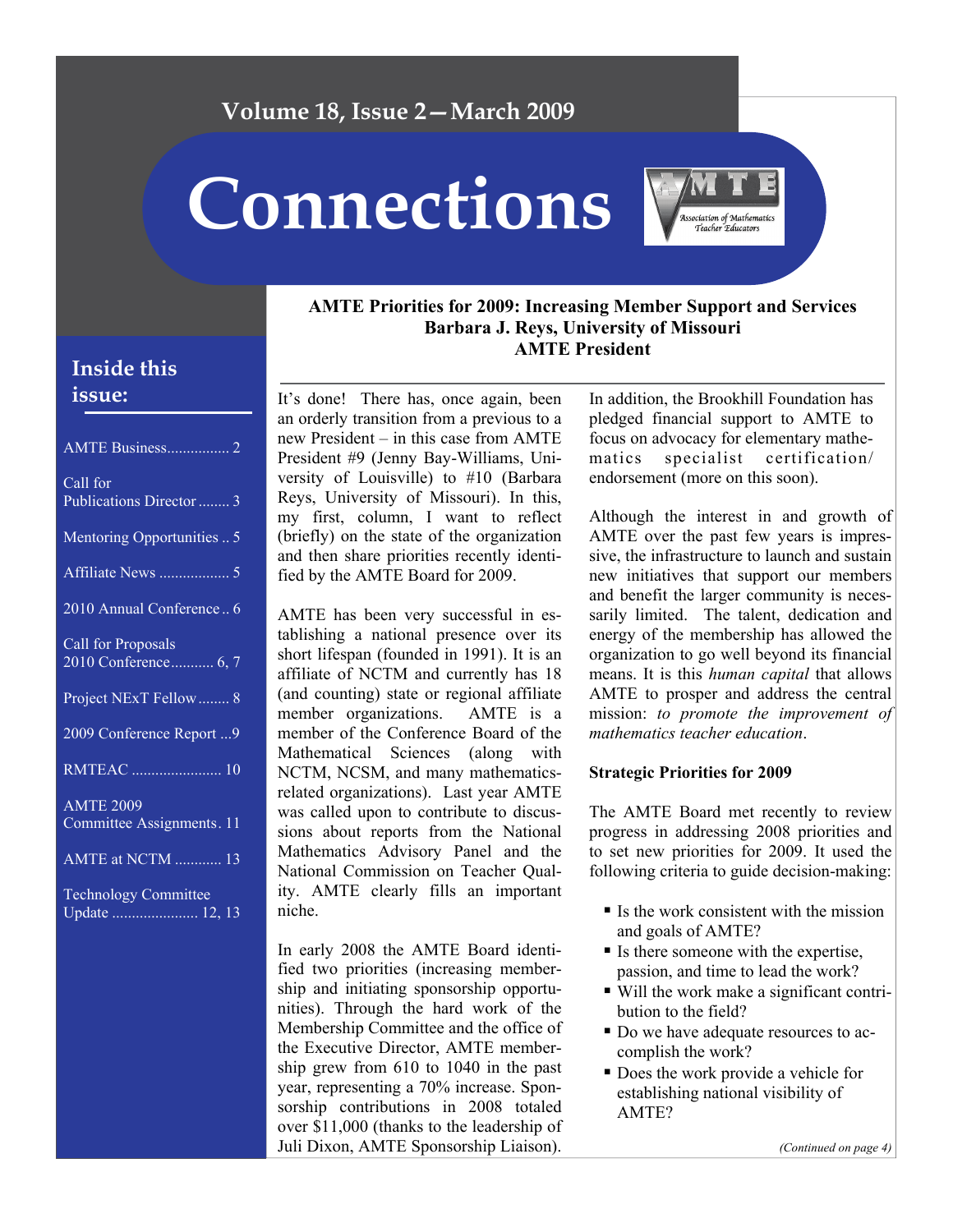#### **Page 2**

#### **The Association of Mathematics Teacher Educators http://www.amte.net**

**President**  Barbara Reys Dept. of Learning, Teaching & Curriculum University of Missouri (573) 882-8744 [reysb@missouri.edu](mailto:reysb@missouri.edu)

**Past President** Jenny Bay-Williams Department of Teaching & Learning University of Louisville [j.baywilliams@louisville.edu](mailto:j.baywilliams@louisville.edu)

**Secretary** M. Lynn Breyfogle Department of Mathematics Bucknell University [lynn.breyfogle@bucknell.edu](mailto:lynn.breyfogle@bucknell.edu)

**Treasurer** W. Gary Martin Department of Curriculum & Teaching Auburn University (334) 844-6878 [martiwg@auburn.edu](mailto:martiwg@auburn.edu)

**Board Members at Large**  Fran Arbaugh Dept. of Learning, Teaching & Curriculum University of Missouri [arbaugh@missouri.edu](mailto:arbaugh@missouri.edu)

Gladis Kersaint Department of Secondary Education University of South Florida [kersaint@coe.usf.edu](mailto:kersaint@coe.usf.edu)

Randy Philipp School of Teacher Education San Diego State University [rphilipp@mail.sdsu.edu](mailto:rphilipp@mail.sdsu.edu)

**Executive Director** Nadine Bezuk San Diego State University 6475 Alvarado Road, Suite 206 San Diego, CA 92120 (619) 594-3971 [nbezuk@mail.sdsu.edu](mailto:nbezuk@mail.sdsu.edu)

**Affiliate Director**  Sandi Cooper Department of Curriculum & Instruction Baylor University [Sandra\\_Cooper@baylor.edu](mailto:Sandra_Cooper@baylor.edu)

**AMTE Conference Director**  Susan Gay School of Education University of Kansas [sgay@ku.edu](mailto:sgay@ku.edu)

**Sponsorship Liaison**  Juli Dixon College of Education University of Central Florida [jkdixon@mail.ucf.edu](mailto:jkdixon@mail.ucf.edu)

Comments, questions, and submissions for AMTE *Connections* should be directed to: Libby Knott, AMTE *Connections* Editor Department of Mathematics Washington State University P.O. Box 3113 Pullman, WA 99164-3113 [lknott@wsu.edu](mailto:lknott@wsu.edu)

# **AMTE Business Meeting Summary**

## *Lynn Breyfogle, Bucknell University*

For the second year, the Business Meeting was held over lunch on Saturday of the Annual Conference. Other than approving the minutes from the 2008 Business Meeting, there were no other votes called for or taken. Treasurer Gary Martin reported the Financial summary from July 1, 2007-June 30, 2008: total income of \$185,135; total expenses of \$145,700; a net income of \$39,435 with a current cash balance as of 6/30/08 of \$102,254. He reported that the income from this past year was largely due to the increased membership and savings due to lower costs at the 2008 conference venue. The majority of the meeting was devoted to the sharing of committee reports and announcements for the membership. Among the important and timely announcements were:

- Awards Committee: Kate Riley, chair, reminded the membership about the two deadlines for next year's AMTE awards: The Excellence in Service Award (September  $30<sup>th</sup>$ ) and The Early Career Award (October  $15^{th}$ ).
- Membership Committee: Tim Hendrix, chair, asked for volunteers to help work the exhibit booth at the NCTM Conference again this year.
- Mentoring Committee: Damon Bahr, chair, announced the on-going pilot project between veteran and new faculty. He asked for veteran faculty willing to serve as mentors or new faculty in search of a mentor to contact him or Mary Enderson.
- Nominations/Elections Committee: Cynthia Langrall, chair, announced that the committee will be seeking nominations for President-Elect, Treasurer, and a Member-at-Large. If you know of someone interested, please send your nominations to the committee.
- Research Advisory Committee: A new committee, chaired by Ed Silver, focusing on issues related to research in mathematics teacher education has been established.
- NTLI Fellowship Award: Suzanne Harper announced this year's winner of the award was Rachel Harrington from Western Oregon University.

Other business included honoring outgoing Committee Chairpersons and Board Members: Affiliate Connections-Jane Cushman; Membership-Tim Hendrix; Mentoring-Damon Bahr; Program-Stephen Pape; Research Task Force-Ed Silver; Publications Task Force-Lynn Stallings; NCTM High School Review Task Force-Barbara Dougherty; Member-at-Large-Tom Bassarear; Monograph Series Editor-Denisse Thompson; NCTM Representative-Michaele Chappell, Cynthia Langrall, Nominations and Elections committee.

 Incoming committee members and chairs can be found at: [http://www.amte.net/committees\\_standing.shtml](http://www.amte.net/committees_standing.shtml) and Board Members at: [http://www.amte.net/officers.shtml](mailto:http://www.amte.net/officers.shtml).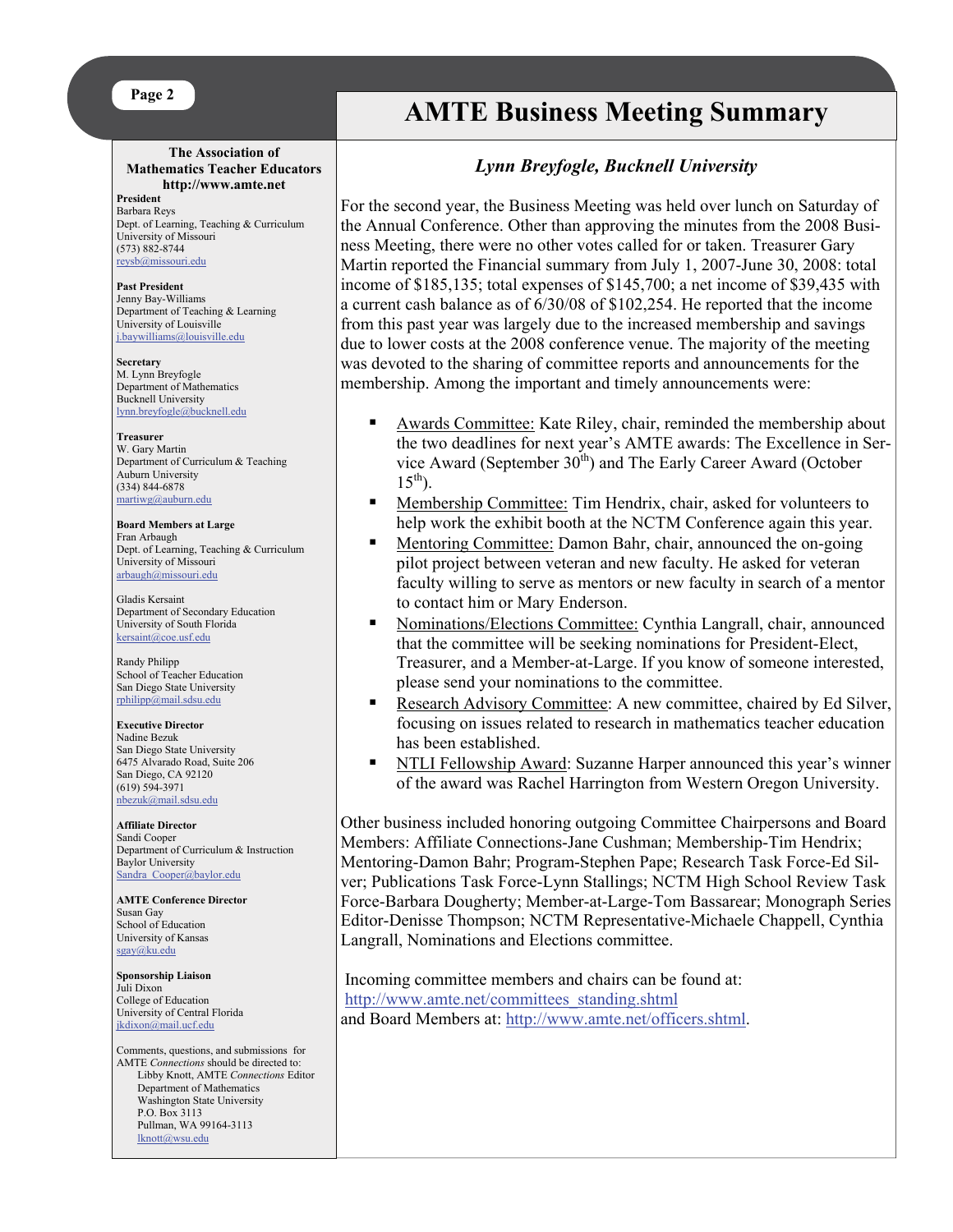# **Call for Publications Director**

# **AMTE Publications Director: Call for Applicants**

The AMTE Board has approved a new Board appointment, *AMTE Publications Director*, and is seeking an AMTE member to assume this four-year appointment.

### Rationale

AMTE currently publishes a newsletter and a monograph, and collaborates with other teacher education associations to publish *Contemporary Issues in Technology and Teacher Education.* AMTE is also considering collaborating on an annual special issue of the *Journal of Mathematics Teacher Education*. A recent survey of AMTE members indicates interest in AMTE publishing its own journal focused on the work of mathematics teacher educators. Decisions related to AMTE's publication program are interrelated and therefore oversight of the publication program is needed.

### Term

The *AMTE Publications Director* will serve a four-year term, and shall be appointed by the president, as approved by the Board.

#### Responsibilities

A major *initial* role of the *AMTE Publications Director* will be to take the lead in responding to the recent AMTE Publications Task Force report, including: to chair a Task Force to gather information and make recommendations related to initiating a mathematics teacher educator practitioner-oriented journal including: conceptualizing the journal (e.g., focus, length, format, frequency); establishing processes for identifying the Editor and Editorial Panel; and determining necessary resources (e.g., printing, editing).

Ongoing activities of the *AMTE Publications Director* include providing oversight to all AMTE publications to ensure quality, avoid redundancies, and meet the needs of the membership. For example, the *AMTE Publications Director* would:

- $\blacksquare$  Make recommendations to raise the visibility & accessibility of AMTE's publications.
- Pursue publications-related needs, such as print-on-demand options for monographs and journals and archiving AMTE publications on the AMTE website.
- Ensure that AMTE publications (past and future) are indexed in appropriate databases.
- **Participate in AMTE Board meetings (two full-day face-to-face annual meetings** and regular conference calls).

Participating in the leadership of AMTE is a rewarding experience. Please consider applying for this important role on the AMTE Board.

If you are interested in serving as *AMTE Publications Director*, email AMTE President Barbara Reys ([reysb@missouri.edu](mailto:reysb@missouri.edu)) or Executive Director Nadine Bezuk ([nbezuk@mail.sdsu.edu](mailto:nbezuk@mail.sdsu.edu)). Please provide contact information and a brief summary of relevant previous experiences. Barbara or Nadine would also be happy to talk with you.

*AMTE is accepting applications for a new Board appointment: Publications Director*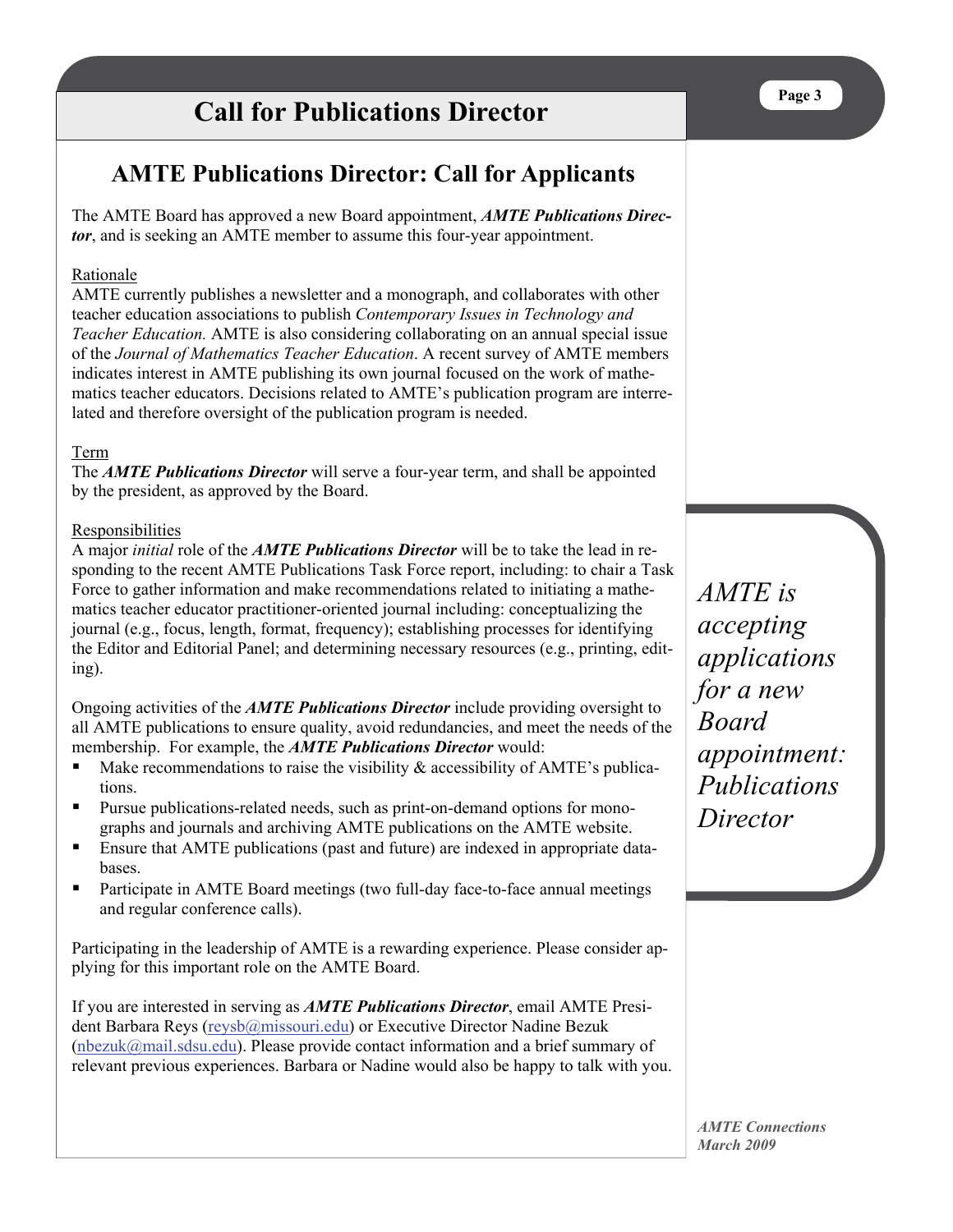#### **President's Column**  *(Continued from page 1)*

Two strategic priorities have been identified by the Board for 2009 – *redesign of the AMTE website* and *initiate plans to launch an AMTE journal*. In addition, funding from the Brookhill Foundation will support an AMTE-sponsored elementary mathematics specialist initiative.

*Two strategic priorities have been identified by the Board for 2009 – redesign of the AMTE website and initiate plans to launch an AMTE journal* 

*Redesign the AMTE Website*. The goals of the redesign are to make the website easier to navigate, better organize existing material and information and set the stage for additional features. A website working group (chaired by Gary Martin, Auburn University) will work with a freelance designer and the AMTE webmaster (Mike Klass) to organize and design the new website. The expected launch date for the new website is September 1, 2009.

*Initiate plans to launch an AMTE journal.* AMTE currently publishes a newsletter, an annual monograph, and collaborates with other teacher education associations to publish *Contemporary Issues in Technology and Teacher Education (CITE).* A survey of membership indicates that an additional venue for the publication of mathematics teacher education (MTE) practitioner work is needed (as a companion to, not a replication of the *Journal of Mathematics Teacher Education*). A new AMTE journal would likely result in utilizing the AMTE monograph series as an occasional (focused, as-needed) publication. The Board will appoint an AMTE Publications Director (see call on page 3 of this newsletter) and a Journal Task Force to make plans to develop a *mathematics teacher educator practitioner journal*. The Task Force, chaired by the Publications Director, will work this year to outline steps to launch the new journal, including conceptualizing its focus and format and developing a call for

a journal editor. A final decision on proceeding with the journal will be made by the Board prior to the 2010 Annual Conference, based on the recommendations of the Task Force.

*Launch Elementary Mathematics Specialist Initiative*. Immediate Past President Jenny Bay-Williams led an effort to secure funding (\$20,000) from the Brookhill Foundation for AMTE to launch an initiative related to the certification of elementary mathematics specialists (EMS). With funding from the Brookhill Foundation, AMTE will host a series of meetings to coordinate with and build on several national and regional projects underway to support preparation of EMS. The specific focus of the AMTE initiative will be on advocacy for state-level endorsement/certification and effective preparation of EMS. For more information or to volunteer your ideas, contact Barbara Reys at [reysb@missouri.edu](mailto:reysb@missouri.edu).

In addition to the 2009 priorities noted above, the important work of AMTE Committees continues throughout the year, helping to shape the organization and address its central mission and goals.

#### **Opportunities for Involvement**

AMTE depends heavily on the contributions of its members. With this column, I encourage anyone interested in the work outlined here or in ongoing committee work to contact me ([reysb@missouri.edu](mailto:reysb@missouri.edu)) or Executive Director Nadine Bezuk [\(nbezuk@mail.sdsu.edu\)](mailto:nbezuk@mail.sdsu.edu) or any member of the Board (see website for contact information). You may also complete the AMTE *Volunteer Form 2009* found on the homepage of the AMTE website ([http://](mailto:http://www.amte.net) [www.amte.net](mailto:http://www.amte.net)).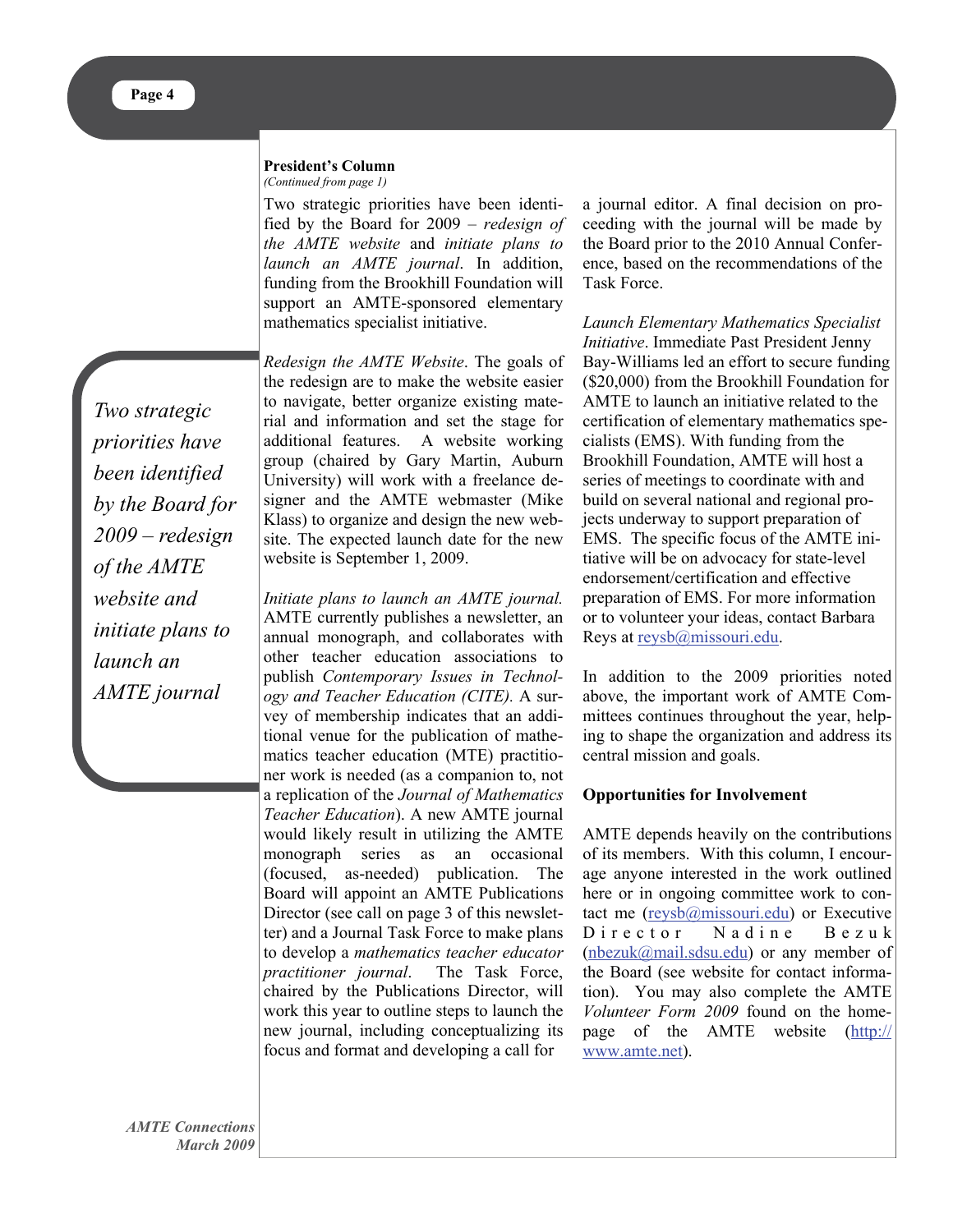# *AMTE Connections*  Jamie Fugitt, President (MAT)<sup>2</sup> *March 2009* **Page 5**  *Calling all mentors, and all junior or prospective faculty*  This coming summer, AMTE-Tx will host a special strand of sessions for mathematics teacher educators during the Conference for the Advancement of Mathematics Teachers (CAMT) in Houston, Texas. These sessions will be held on Thursday, July 16, 2009, from 8:00 to 3:30 with the Annual Business meeting from  $3:30 - 4:30$ . If you are interested in a schedule and list of the sessions, please contact Colleen Eddy ([Colleen.Eddy@unt.edu\)](mailto:Colleen.Eddy@unt.edu), 2009 Program Chair and President-Elect. If you are interested in more information about AMTE-Tx, please contact Sandi Cooper ([Sandra\\_Cooper@baylor.edu](mailto:Sandra_Cooper@baylor.edu)), President. Mentoring Opportunities **CALLING ALL MENTORS** If you are a senior faculty member and believe you have something to share with a new junior faculty (or prospective faculty) member, then please volunteer for the Mentoring Committee's pilot project. We are looking for a few "good faculty" to join in this important endeavor! Please contact Mary Enderson at [mcenders@mtsu.edu](mailto:mcenders@mtsu.edu) OR by phone at 615-898-2616. **CALLING ALL JUNIOR OR PROSPECTIVE FACULTY** If you are a junior or prospective faculty member and are interested in having a mentor in mathematics teacher education, then consider volunteering for AMTE's Mentor Pilot Project. This project began last year and will continue through this year for a second phase. If interested, please contact Mary Enderson at [mcenders@mtsu.edu](mailto:mcenders@mtsu.edu) OR by phone at 615-898-2616. FAMTE held its annual meeting during the October 2008 Florida Council Teachers of Mathematics meeting in Jacksonville, FL. FAMTE members present at AMTE 09 also took the opportunity to hold a board meeting and get together at the affiliate breakfast. FAMTE is in the process of establishing a series of awards for their members: early career (graduate student) and FAMTE outstanding faculty. Paige Allison, FAMTE President <http://www.famte.org> AMTE Affiliate News The Missouri Mathematics Association for the Advancement of Teacher Training  $[(MAT)^2]$  was recognized as an AMTE affiliate on February 7, 2009, at the annual AMTE meeting in Orlando. The group is composed of mathematics educators and mathematicians from approximately 35 public and private institutions of higher education throughout Missouri.  $(MAT)^2$  was formed over 40 years ago and since that time has been actively involved in working to improve the preparation of mathematics teachers and all aspects of K-16 mathematics education in the state of Missouri. During 2008 the group held meetings in conjunction with the Missouri Mathematical Association of America Spring Meeting and with the Missouri Council of Teachers of Mathematics Fall Meeting. Additionally, in September, (MAT)<sup>2</sup> sponsored a mini conference at which current local, state, and national issues important to mathematics education were discussed. The group currently has about 70 active members. Contact Jamie Fugitt at  $fugitt@cofo.edu$ .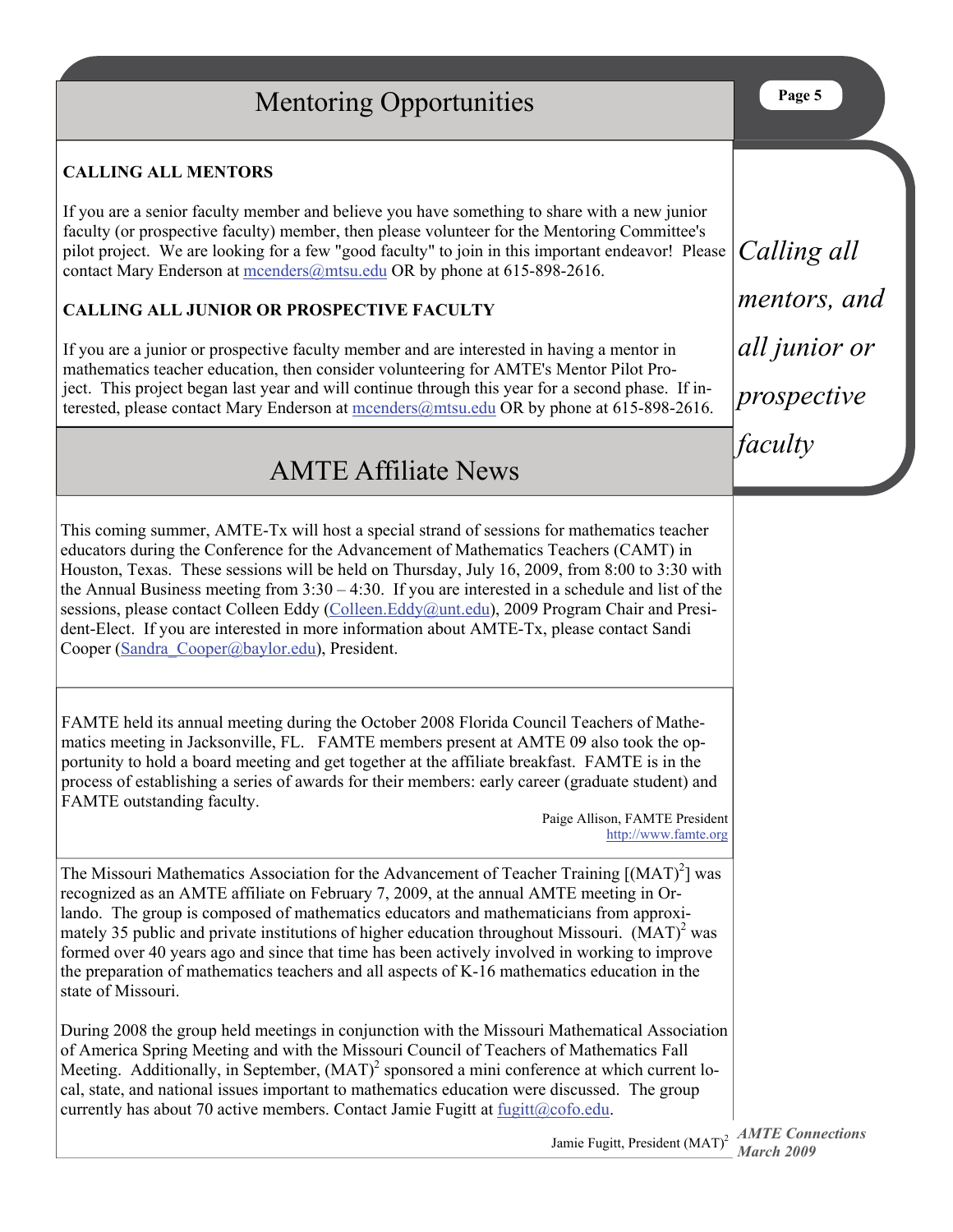# **CALL FOR PROPOSALS**

**Association of Mathematics Teacher Educators (AMTE) Fourteenth Annual Conference** · **January 28 - 30, 2010** 

> Hyatt Regency Hotel Irvine, California

#### **Recommended Formats for Presentations**

The AMTE Board of Directors believes that the AMTE Annual Conference should provide participants with an opportunity to examine and discuss current issues in mathematics teacher education and professional development and share related ideas and information. Therefore, all sessions must provide opportunities for all participants to be actively engaged. The details on how you will involve participants in your session must be included in your proposal.

#### **Thematic Presentation**.

Thematic presentations are designed to include either one substantive presentation or a panel discussion. With one main presentation, there should be two prepared critiques or responses. Panel discussions should formulate the salient points related to an issue of current concern to mathematics teacher educators with a moderator to foster interaction among the panelists. A total of at least 20 minutes must be allocated for participant interaction.

#### **Symposium or Working Group**.

Symposia include several presentations focusing on the same issue from different perspectives or related aspects with a minimum of 30 minutes allocated for participant interaction. Working group sessions are designed to permit significant interaction among session organizers and participants on a particular topic of interest to AMTE members. Indicate the preferred time length for the session with a brief outline of how the time will be used. Note, however, that the program committee reserves the right to adjust session lengths to fit the confines of the program.

**Individual Session**. Individual sessions allow for project overviews and updates, local and state initiatives, and brief research reports that would be of interest to mathematics teacher educators.

#### **Session Duration**

The program committee will assign sessions to 30-, 45-, 60-, or 90-minute time slots. Proposals should include a preferred timeframe and clearly delineate how this time will be used including the amount of time participants will be engaged during the session.

#### **Materials to Submit with a Proposal**

Submit proposals by completing the *Proposal Form* available online after April 1, 2009 at [www.amte.net](http://www.amte.net/) and uploading your proposal on the web. Submit the following for each proposed session:

**Presenter Information:** Provide information for the session contact person and all presenters (name, affiliation and position, mailing address, phone numbers, fax number, and e-mail address.) Additionally, describe the role of each presenter (e.g., speaker, moderator, discussant, or a combination of these roles).

*Mark your calendars for AMTE's 2010 conference, January 28- 30, in Irvine, California*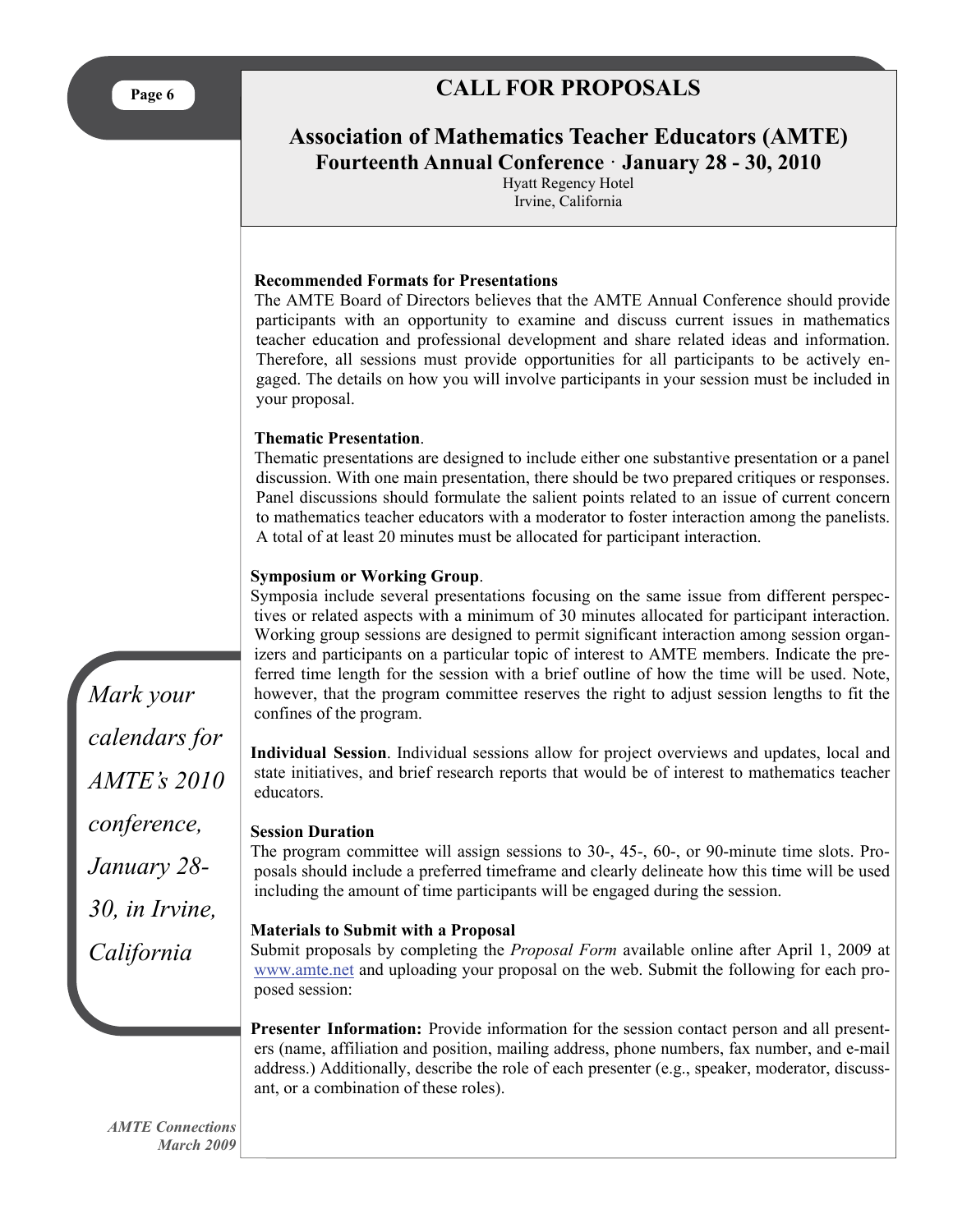**Session Information:** Indicate type of proposed format, length of session, strand, level of teacher education addressed, and equipment needs (see the online Call for Proposals for more information).

**Session Description**: Provide a descriptive title and a 30 - 40 word description of the session to be listed in the program.

**Abstract:** Provide a one-page abstract of your proposed session. The abstract should describe background information on the proposed topic, provide evidence of its educational significance, describe how the session will be organized and how it will promote participant interaction (question-oriented, short presentations and discussion, position statements), and outline the desired outcomes of the session. Include a rationale for the type of format selected. Be sure to address the implications of the session for teacher education. Please do not include any names or information that might identify the authors.

**Submissions:** All submissions will be electronic. Please follow the submission guidelines on the AMTE website available after April 1, 2009.

**Limits on Participation:** Each individual may serve as lead speaker for no more than one session and can appear no more than twice on the program.

The lead speaker/contact must personally certify that all listed presenters have confirmed their willingness to participate in the session.

**Proposals Must be Submitted Electronically by Friday, May 1, 2009.** All proposals will be submitted online at [www.amte.net](http://www.amte.net/).

## **Questions**

If you have questions regarding proposal topic, format, or submission, contact: Jennifer Chauvot, Program Chair 256 Farish Hall Department of Curriculum and Instruction University of Houston

**PLEASE NOTE:** 

**ALL PRESENTERS (including speakers, moderators, and discussants) MUST BE REGISTERED FOR THE CONFERENCE BY THE EARLY REGISTRATION DEADLINE (see the AMTE website for that date) OR THEIR SESSION WILL BE CANCELLED.** 

*Proposals must be submitted electronically by Friday, May 1, 2009*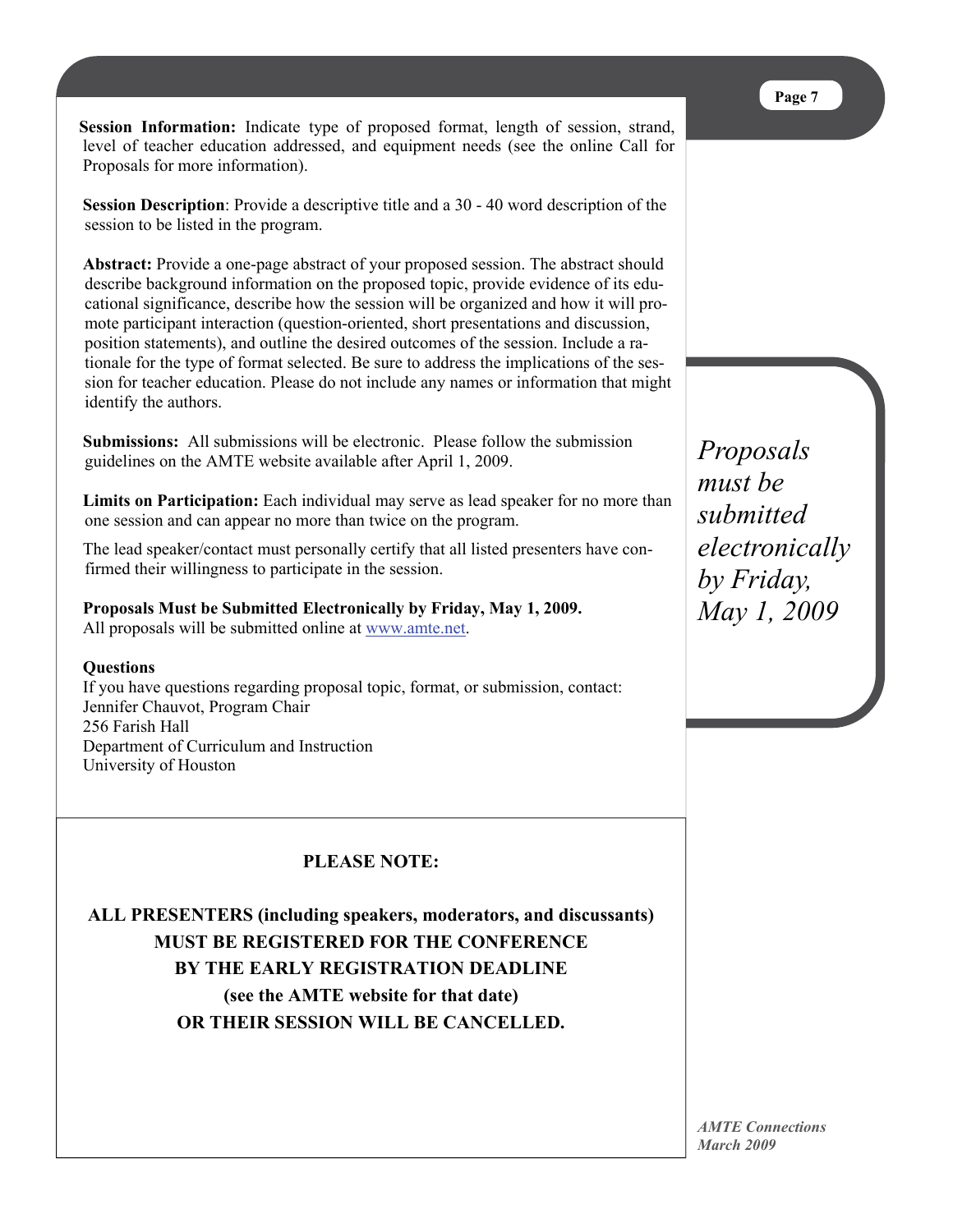**Page 8** 

# **Meet Angela Bowzer Meet Dr. Angela Bowzer AMTE-sponsored Project NExT Fellow**



I feel honored to be supported by AMTE as this year's Project NExT fellow. The opportunities I have been provided through this support have helped me grow as a doer of mathematics and as an educator. My involvement with Project NExT began a little over a year ago. I had accepted a position in the mathematics department at Westminster College and my advisor, and current AMTE president, Dr. Barbara Reys, asked me if I had

considered applying to be a Project NExT Fellow. You may be asking yourself at this point, "What is Project NExT?" or "What does it mean to be a Project NExT Fellow?" Project NExT is a professional development program for newly granted PhDs in mathematics and related fields, including mathematics education, who have taken appointments in a department of mathematics. In 2008, 85 Fellows were invited to join Project NExT.

NExT is short for New Experiences in Teaching, and as the Fellows are required to be in their first or second year at their institution, the name is fitting. Throughout the year of fellowship, Fellows participate in workshops and sessions that address issues faced by beginning faculty, such as grant writing, teaching, undergraduate research, and scholarship. The workshops and sessions are scheduled before and during Mathfest in the summer of the year of induction, the Joint Mathematics Meetings during the year of induction, and Mathfest the summer after induction.

As a Project NExT fellow, I have had the great opportunity to network with colleagues at other institutions and learn from them as I share my own knowledge and experiences. Also, at January's Joint AMS-MAA-SIAM Mathematics meetings I was able to work with other Fellows to organize a panel discussion on research collaborations between mathematicians and mathematics educators, which included participants I would not have known had it not been for that experience. Additionally I have had very interesting discussions with other Fellows about potential collaborative research topics that could be explored further once we get our first year behind us.

The activities I mentioned only begin to describe what I have experienced as a Project NExT fellow. I am grateful to AMTE for the support, not only for Project NExT, but the experiences its members have provided me over the years in helping to shape who I am as a mathematics educator and who I am to become.

# **April is Mathematics Awareness Month!**

The theme this year, "Mathematics and Climate", is likely to be of interest to educators, students, societies and scientists across many disciplines. Please visit the web site at mathaware.org to see the theme poster, essays, related resources and more.

*For information on membership and other AMTE activities* 

*please see [www.amte.net](http://www.amte.net/)*

*Project NExT is a professional development program for newly granted PhDs in mathematics and related fields, including mathematics education, who have taken appointments in a department of mathematics*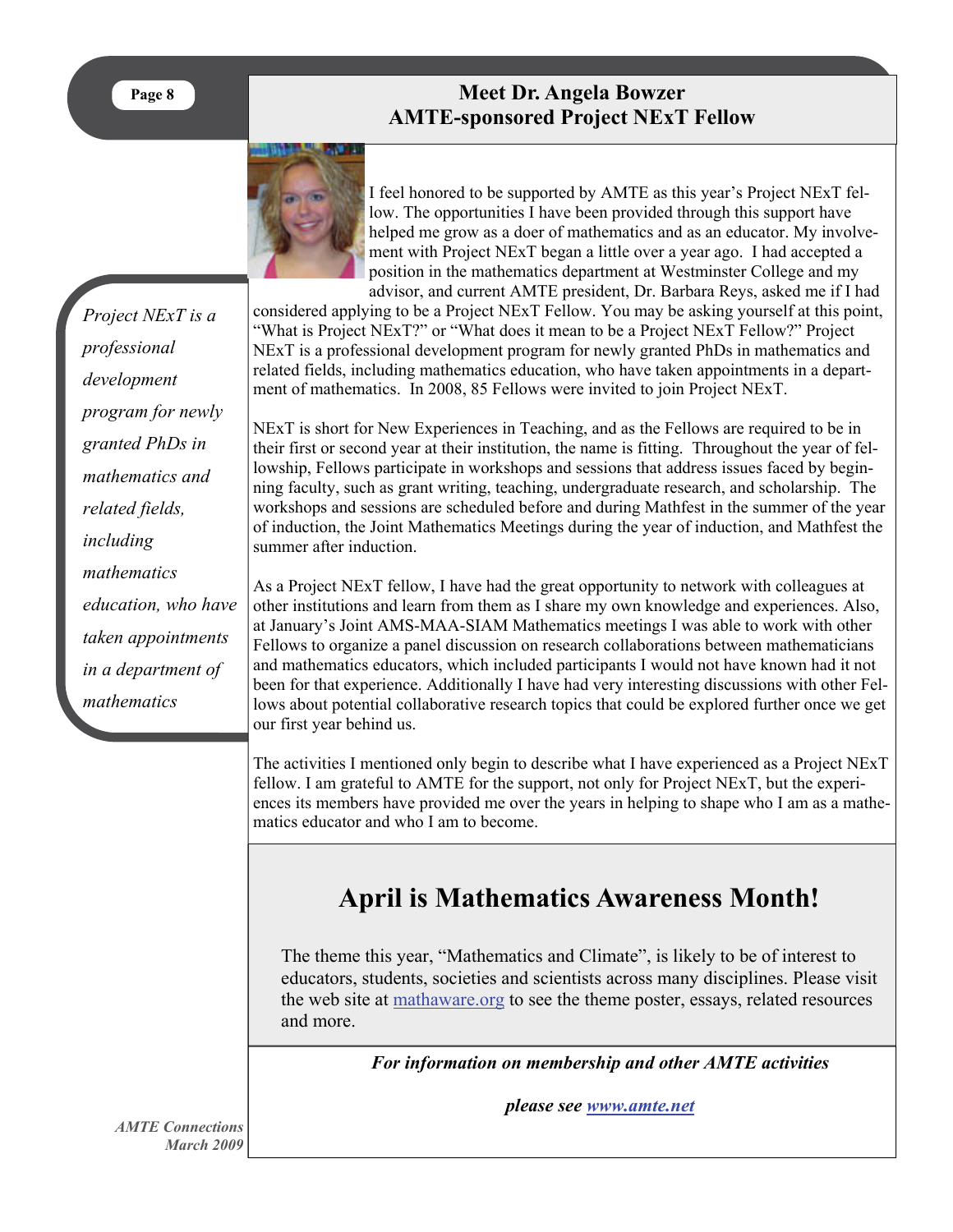On February 5-7, 2009, AMTE hosted our Thirteenth AMTE Conference in Orlando, Florida. A total of 474 people registered for the conference; this is second only to the record registration for our conference in 2007.

For the first time at the AMTE conference, we had an exhibit room and we were joined this year by representatives of six organizations who brought materials and information to share with mathematics teacher educators. We are pleased to note the participation of Cyberchase-Thirteen/ WNET, Educators' Outlet, ETA/ Cuisenaire, National Council of Supervisors of Mathematics, Pearson Publishers, and the University of Central Florida. AMTE also acknowledges the support of CORD Communications who printed the program book and the conference signs.

There were many exceptional sessions led by great speakers during the conference. Those attending had numerous opportunities to share ideas and questions during those sessions as well as during breaks and meals.

The preconference sessions were held on Thursday morning, and the regular conference sessions began at 1:00 p.m. on the same day. Over the three days, 141 sessions were held that ranged in length from 30 minutes to 90 minutes. We were glad to welcome Hank Kepner, NCTM president; Rikki Blair, AMATYC president; Susan Wood, past-president of the National Association of Community College Teacher Education Programs; and Terri Belcher, NCSM executive director at this conference.

The Opening General Session held Thursday afternoon was led by William Schmidt, Michigan State University. He presented the results of MT21, a cross – national study of the preparation of middle-school mathematics teachers.

On Friday evening, in recognition of his contributions to our profession, we were honored to have the Judith E. Jacobs Lecture given by Jeremy Kilpatrick, Regents Professor at the University of Georgia. His presentation was titled, "Going to War with the Army You Have."

Margaret (Peg) Smith, University of Pittsburgh, received the AMTE Award for Excellence in Teaching in Mathematics Teacher Education. Her conference presentation was titled, "Developing Teaching Capacity to Reflect on and Learn from Teaching."

John Lannin, University of Missouri, was recognized as the first recipient of AMTE's Early Career Award. He will give a presentation at next year's conference. Look for an article by John in the summer issue of AMTE *Connections*.

The Closing Session was given by Joan Ferrini-Mundy of the National Science Foundation. Her talk was titled, "Mathematics Teacher Education in a Changing Policy Context: The Evolving Standards Movement, International Trends, and Research."

Cyberchase sponsored the lunch on Saturday and they gave a short overview of the resources they have available for use by mathematics teacher educators. The business meeting was also held during Saturday's lunch. At the meeting, the location and dates for next year's conference were announced. We will meet at the Hyatt Regency Hotel in Irvine, CA on January 28- 30, 2010.

Proposals to speak at the 2010 conference will be due on May 1, 2009. Please see the Call for Proposals on pages 6-7 in this issue for more details.

*There were many exceptional sessions led by great speakers during the conference.* 

*Those attending had numerous opportunities to share ideas and questions during those sessions as well as during breaks and meals.*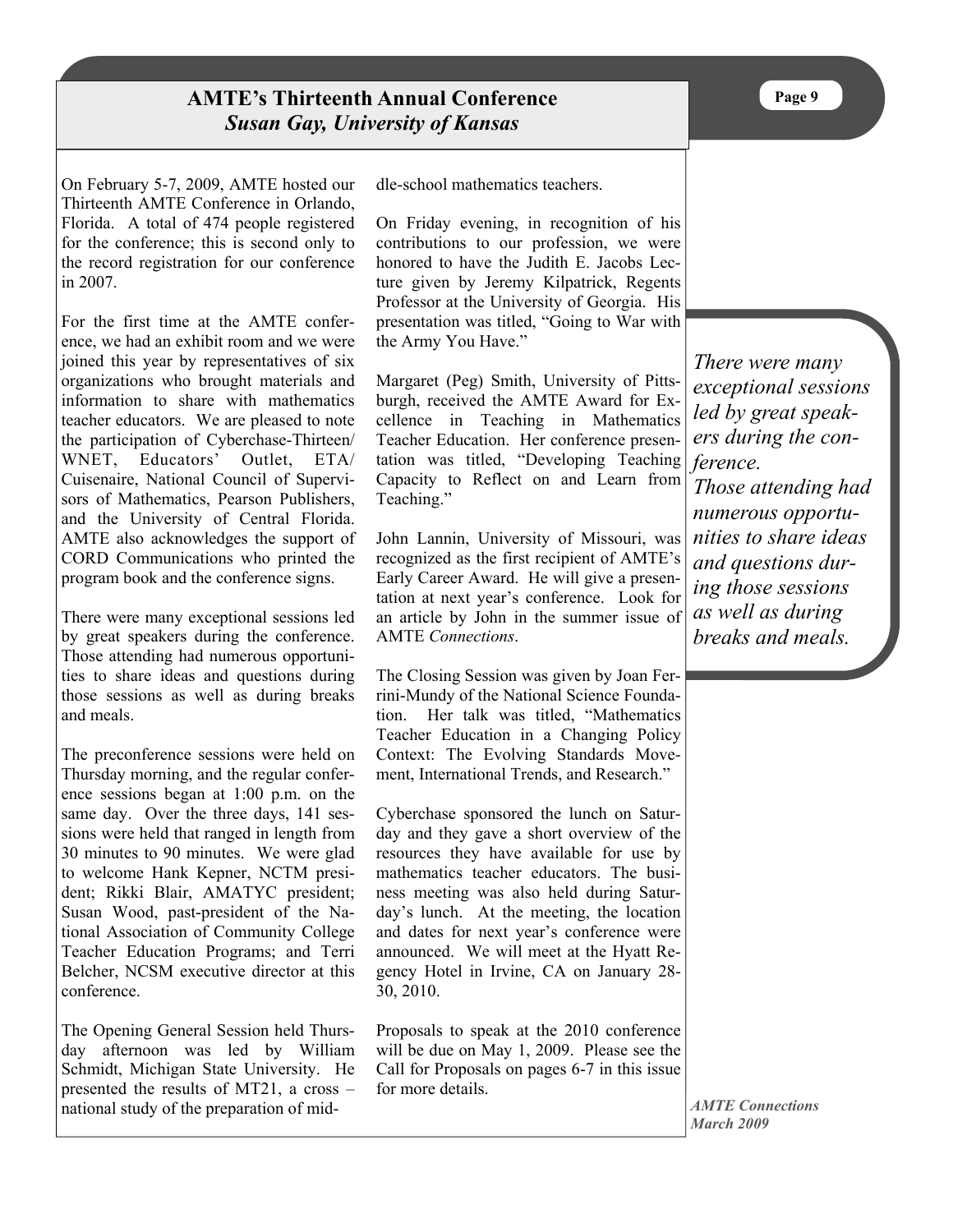| Page | 10 |
|------|----|
|------|----|

# **Research in Mathematics Teacher Education Advisory Committee (RMTEAC)**

*Fran Arbaugh, University of Missouri*

**AMTE has a new committee!** The Research in Mathematics Teacher Education Advisory Committee (RMTEAC) was approved by the AMTE Board in Fall 2008 and the committee's work began at the AMTE Annual Meeting in February of 2009. Below is the committee's charge as well as the members for 2009. Stay tuned!

**Charge**: RMTEAC shall advise the AMTE Board on matters pertaining to research in mathematics teacher education. Specifically, the RMTEAC shall:

|                                                                                                                                                 | mathematics teacher education. Specifically, the RMTEAC shall:                                                                                                                                                                                                                                                                                                                                                                                                                                                                                                                                                                                                                                                                                                                                                                                                                                                                                                                                                                                                                                                                                                                                                                                                                                                                                                                                                                                                                                                                                                                                                                                                                                                                                                                                                                                                                                                                                                                                                                                 |
|-------------------------------------------------------------------------------------------------------------------------------------------------|------------------------------------------------------------------------------------------------------------------------------------------------------------------------------------------------------------------------------------------------------------------------------------------------------------------------------------------------------------------------------------------------------------------------------------------------------------------------------------------------------------------------------------------------------------------------------------------------------------------------------------------------------------------------------------------------------------------------------------------------------------------------------------------------------------------------------------------------------------------------------------------------------------------------------------------------------------------------------------------------------------------------------------------------------------------------------------------------------------------------------------------------------------------------------------------------------------------------------------------------------------------------------------------------------------------------------------------------------------------------------------------------------------------------------------------------------------------------------------------------------------------------------------------------------------------------------------------------------------------------------------------------------------------------------------------------------------------------------------------------------------------------------------------------------------------------------------------------------------------------------------------------------------------------------------------------------------------------------------------------------------------------------------------------|
| <i>AMTE</i><br>has a new<br>committee!<br>The Research<br>in<br><b>Mathematics</b><br>Teacher<br>Education<br>Advisory<br>Committee<br>(RMTEAC) | Prepare an annual "Research Commentary" for the Board that is published in AMTE<br>Connections and/or other appropriate outlet (e.g., JRME or JMTE) discussing the<br>current state of research in mathematics education, priorities for new work in the<br>field, or other relevant information regarding the nature and status of research related<br>to mathematics teacher education (note: topic of commentary is likely to change each<br>year).<br>Recommend ways to make research more visible in the AMTE communications out-<br>٠<br>lets, such as the website and AMTE Connections.<br>Work with other AMTE committees and relevant components of the Association to<br>$\blacksquare$<br>ensure that research is considered, encouraged, and supported.<br>Recommend and initiate methods to inform AMTE members of research projects,<br>$\blacksquare$<br>key findings, funding opportunities, methodological tools, and related resources to<br>support the research enterprise.<br>Communicate with the annual meeting program committee to ensure that research is<br>٠<br>an explicit feature of the AMTE annual meetings. For example, collaborate with the<br>program committee to plan research workshops (pre-session or during regular meet-<br>ing).<br>Communicate annually with the NCTM Research Committee, encouraging attention<br>$\blacksquare$<br>to topics and/or sessions at the 2010 NCTM Research Pre-session focusing on mathe-<br>matics teacher education.<br>Recommend topics for an annual issue of a publication (JMTE special issue or<br>п<br>AMTE monograph) focused on mathematics teacher education research.<br>Assist the AMTE Board to establish and maintain strong connections with American<br>$\blacksquare$<br>Educational Research Association Division K, American Association of Colleges of<br>Teacher Education, and the National Staff Development Council to build bridges to<br>the broader community concerned with research on preservice and inservice teacher<br>education. |
|                                                                                                                                                 | <b>RMTEAC Members</b>                                                                                                                                                                                                                                                                                                                                                                                                                                                                                                                                                                                                                                                                                                                                                                                                                                                                                                                                                                                                                                                                                                                                                                                                                                                                                                                                                                                                                                                                                                                                                                                                                                                                                                                                                                                                                                                                                                                                                                                                                          |
|                                                                                                                                                 | 2009-2010<br>Chair: Ed Silver, University of Michigan, MI easilver@umich.edu<br>Karen King, New York University, New York, NY<br>Gwen Lloyd, Virginia Tech, Blacksburg, VA<br>Fran Arbaugh, University of Missouri, MO (AMTE Board)                                                                                                                                                                                                                                                                                                                                                                                                                                                                                                                                                                                                                                                                                                                                                                                                                                                                                                                                                                                                                                                                                                                                                                                                                                                                                                                                                                                                                                                                                                                                                                                                                                                                                                                                                                                                            |

**2009-2011** Peg Smith, University of Pittsburgh, Pittsburgh, PA Paola Szatjn, University of Georgia, Athens, GA Elizabeth Hughes, University of Northern Iowa, IA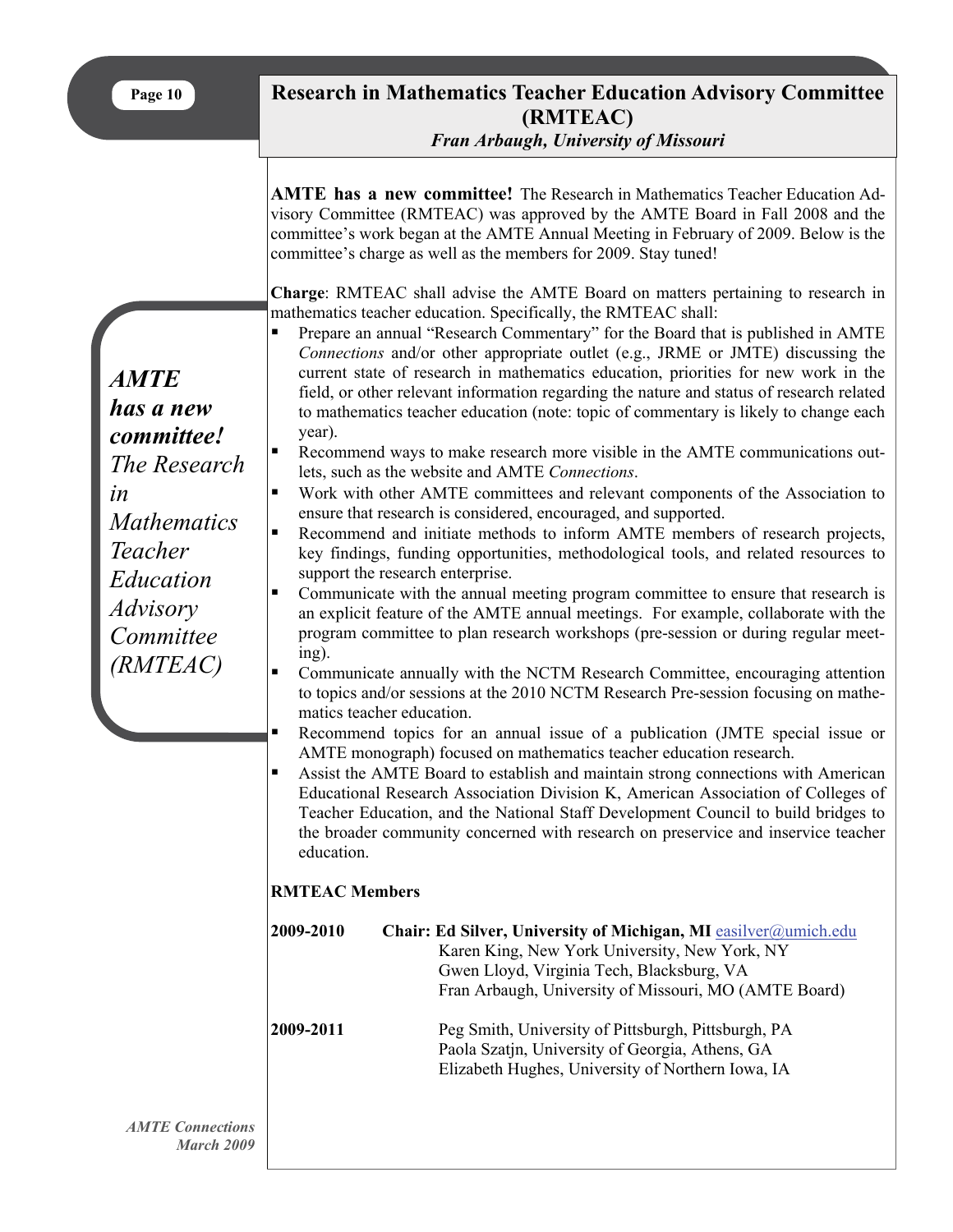# **AMTE 2009 Committee Assignments**

**COMMITTEES CHAIRS BOARD LIAISON** 

**Standing Committees**  Affiliate Connections Jane Wilburne Sandi Cooper Awards **Kate Riley Fran Arbaugh**, **Example 20** Kate Riley Fran Arbaugh,

Constitutional and Bylaws Sue McMillan Nadine Bezuk Membership Barbara Dougherty Randy Philipp Mentoring Mary Enderson Lynn Breyfogle Nominations and Elections Francis (Skip) Fennell Jenny Bay-Williams Research Ed Silver Fran Arbaugh Technology Bob Ronau Gladis Kersaint

#### **Task Forces and Other Committees**

Monograph Series Marilyn Strutchens Monograph 6 Denise Mewborn Marilyn Strutchens Hollylynne Stohl Lee Monograph 7 **Johnny Lott** Marilyn Strutchens Jennifer Luebeck Teaching Resources Kathy Morris Lynn Breyfogle TE-MAT David Pugalee Lynn Breyfogle 2010 Conference Jennifer Chauvot Susan Gay 2011 Conference Michelle Chamberlin Susan Gay

Randy Philipp

# **AMTE Website Redesign**

The AMTE Board has commissioned a redesign of the organization's website. The goals are to make the website easier to navigate, better organize existing material and information and set the stage for added features. The timeline is to launch the new version of the website by September 1, 2009. If you have input into the redesign or would like to contribute in some way, please contact: Barbara Reys ([reys@missouri.edu\)](mailto:reys@missouri.edu).

## **AMTE Annual Conference Information**

The Fourteenth Annual Conference of the Association of Mathematics Teacher Educators (AMTE) will be held at the Hyatt Regency Hotel in Irvine, California from Thursday, January 28 through Saturday, January 30, 2010.

Reminder: deadline is May 1 for Proposal submissions.

More details will be posted soon. Check the AMTE website!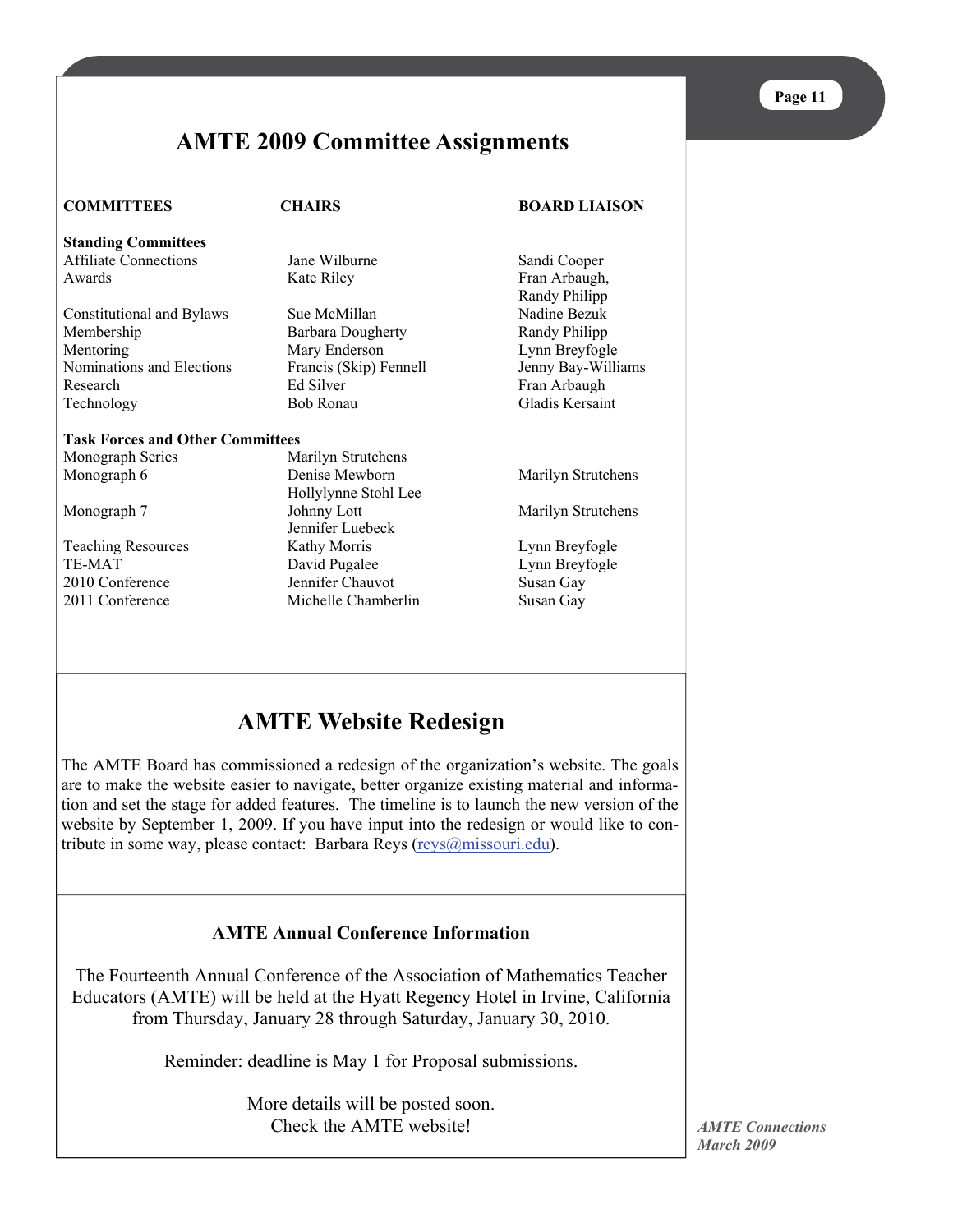## AMTE Technology Committee Update *Bob Ronau, University of Louisville*

The AMTE Technology Committee has been working diligently to provide guidelines that support teachers in integrating technology in mathematics classrooms. The workshop at the 2009 pre-session in Orlando shared final drafts with participants, who provided feedback on site and through subsequent The application of the various digital technoloemail notes. The Committee will meet at the SITE gies for learning mathematics affords the potenconference (<http://site.aace.org/conf/>) to incorporate tial of improving students' academic achievethese final comments into a draft for AMTE Board ment; however, questions about the effectiveness consideration. The four proposed AMTE Technol-of these technologies continue to challenge ogy Standards are listed below without the individ-mathematics education researchers to provide ual indicators.

Designing and developing digital-age learning environments and experiences:

maximize mathematical learning in context.

curriculum:

clude methods and strategies for applying aplearning and creativity in mathematics.

Assessment and evaluation:

Teachers apply technology to facilitate a variety of effective assessment and evaluation strategies.

Productivity and professional practice: Teachers use technology to enhance their productivity and professional practice.

In addition to this work on the AMTE Technology Standards, the Technology Committee prepared and published two book chapters and one article during this past year that explored the integration of technology in mathematics education. For interested readers, citations for these three publications are listed below with a brief abstract.

Ronau, R. N., Niess, M. L., Browning, C., Pugalee, D., Driskell, S. O., & Harrington, R. (2008). Framing the research on digital technologies and student learning in mathematics. In L. Bell, L. Schrum, & A. D.Thompson (Eds.), *Framing*  *research on technology and student learning in the content areas: Implications for educators*  (13-31). Charlotte, NC: Information Age Publishing.

Teachers design and develop authentic learning of technology in students' mathematics learning environments and experiences incorporating must come from solid research studies that collecappropriate digital-age tools and resources to tively provide a more accurate assessment. This **Teaching, learning and the mathematics ing how the technology impacts students' under-**Teachers implement curriculum plans that in-technology. In the interest of moving the research propriate technologies to maximize student been selected to highlight the care needed for exvalid and reliable evidence of the improvement in students' mathematical achievement. Although no study is without flaws or limitations, the key to answering the ultimate question about the impact ultimate question is not solely concerned with improved student test scores but rather investigatstanding and how the students interact with the toward a multi-tiered approach, two studies have plaining and framing studies that are trustworthy – with generalizable, valid, and reliable findings. This examination focuses on the designs, types, and scopes needed in mathematics education studies with the goal to support more and better quality research that addresses the effects of integrating appropriate technologies in mathematics learning.

> Niess, M. L., Ronau, R. N., Driskell, S. O, Kosheleva, O., Pugalee, D., Weinhold, M. W. (2008). Technological Pedagogical Content Knowledge (TPCK): Preparation of Mathematics Teachers for  $21<sup>st</sup>$  Century Teaching and Learning. In F. Arbaugh & P. M. Taylor (Eds.), *Inquiry into Mathematics Teacher Education.* Association of Mathematics Teacher Educators (AMTE) Monograph Series, 5 (143-156).

Technological pedagogical content knowledge (TPACK) challenges teacher preparation programs to rethink the preparation of teachers for teaching mathematics with appropriate tech-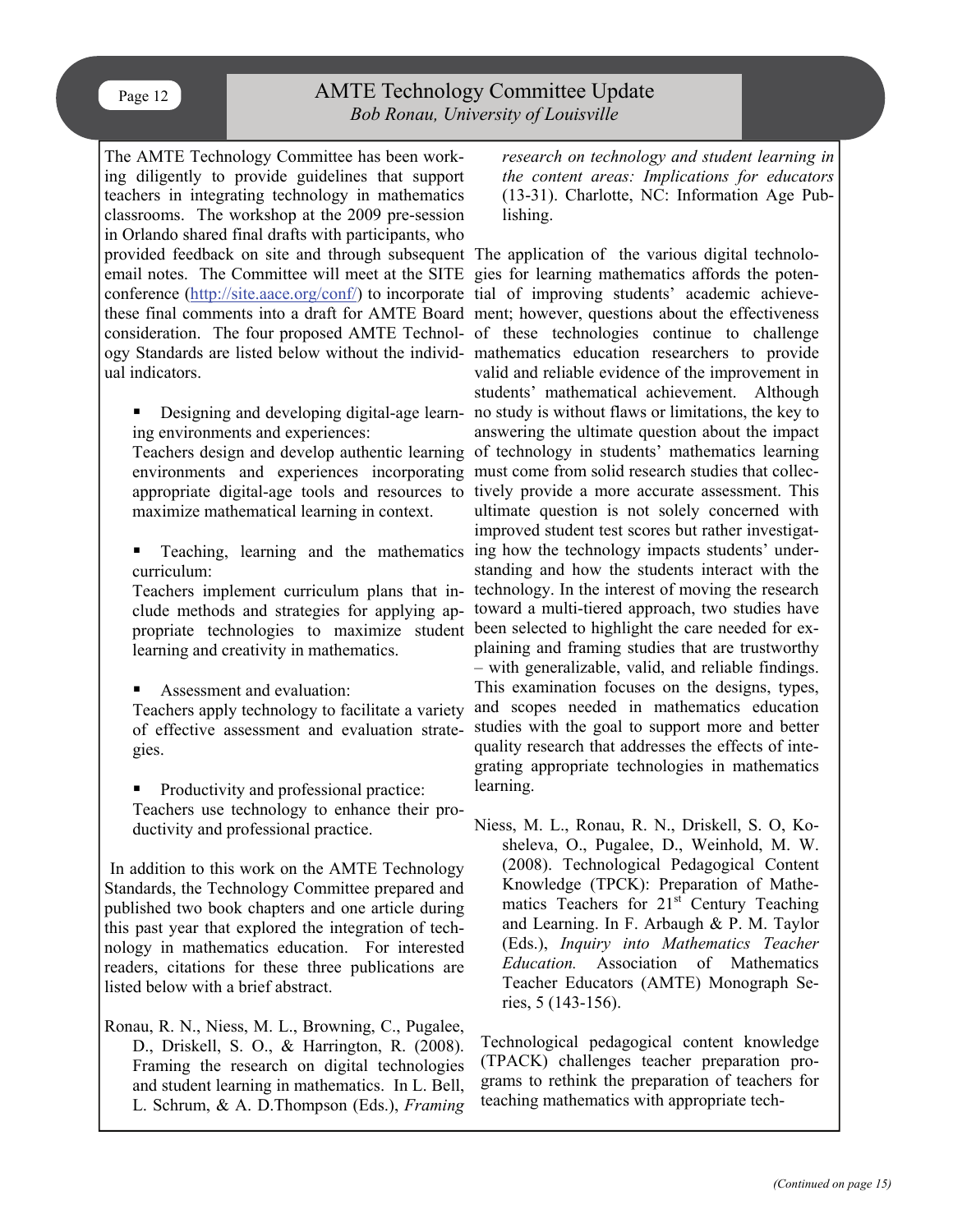#### *(Continued from page 14)*

nologies. The primary goal is for mathematics teachers to integrate technology such that it becomes an extension of self (Galbraith, 2006) where it becomes an integral part of the students' mathematical processing and transparent in the learning process. Attention to beliefs, pedagogical skills, lesson planning, PCK and equity are important elements in mathematics content courses, preservice mathematics teacher education courses, practica and student teaching experiences, and inservice professional development in ways that ensure mathematics teachers are prepared for teaching.

Niess, M.L., Ronau, R.N., Shafer, K. G., Driskell, S. O., Harper,S. R., Johnston, C., Browning, press). Mathematics Teacher TPACK Standards and Development Model, *CITE (Math) (Special) 9*:1.

with digital technologies? The overarching

construct, called technology, pedagogy, and content knowledge (TPACK), has been proposed as the interconnection and intersection of technology, pedagogy, and content knowledge. Mathematics Teacher TPACK Standards offer guidelines for thinking about this construct. A Mathematics Teacher Development Model describes the development of TPACK toward meeting these standards. The standards and model provide structured detail to further the work of various groups. The proposals may guide teachers, researchers, teacher educators, professional development consultants, and school administrators in the development and evaluation of professional development activities, mathematics education programs, and school mathematics programs.

C., Özgün-Koca, S. Asli, Kersaint, G. (in The AMTE Technology Committee is continually What knowledge is needed to teach mathematics ers. Please send in any ideas or topics you think looking for new ideas to provide resources and ideas to help AMTE members find better ways to incorporate technology into their teaching and into the teaching of their preservice and inservice teachwe should explore. *[bob@louisville.edu](mailto:bob@louisville.edu)*

# **AMTE Events at NCTM and NCSM Washington, DC**

### **AMTE Reception and Meeting**

Thursday, April 23, 2009 6:00 - 7:30 pm Renaissance Washington DC Hotel Meeting Rooms 12/13/14 (located on the meeting-room level) All members and interested persons are invited to attend. **AMTE Special Interest Session at NCSM** 

> Wednesday, April 22, 2009  $2:30 - 4:00$  pm Washington Convention Center Room 144C All interested persons are invited to attend